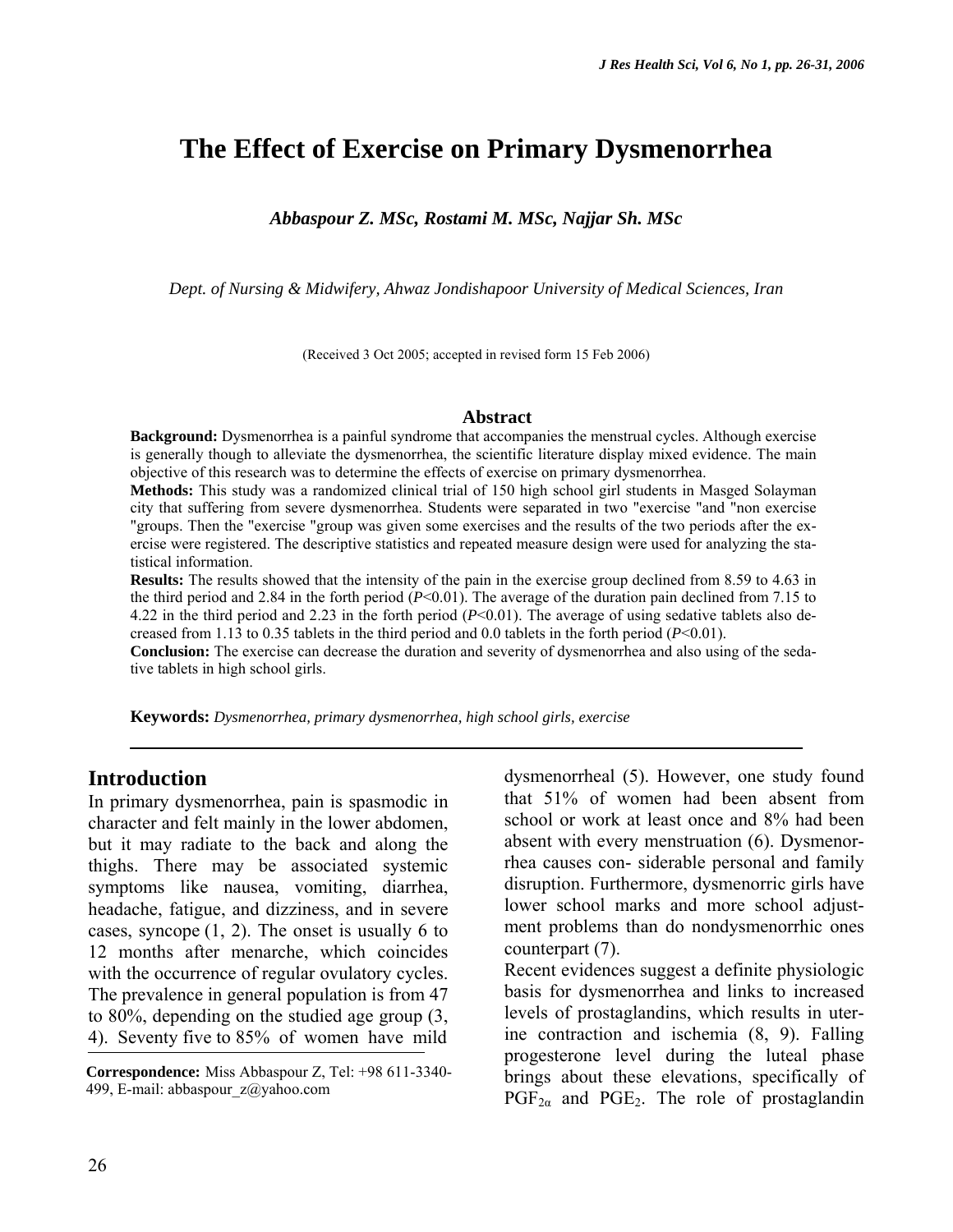synthesis inhibitors is in reducing painful symptoms accompanying menstrual discharge (10). It seems that women who exercise have a reduced incidence of dysmenorrhea. These may be due to exercise related hormonal effects on the lining of the uterus, or increased level of circulating endorphins. It seems that exercise acts as a nonspecific analgesic for short-term relief of pain (11, 12). However, a combination of organic, psychological, and sociocultural factors may be responsible. Thus, primary dysmenorrhea has varying degrees of intensity, remains difficult to measure and evaluate in a scientific investigation (13). Dysmenorrhea affects on school absenteeism and works as a public health problem of this age group. The aim of the current study was to examine the effect of exercise on primary dysmenorrhea in high school girls.

# **Materials and Methods**

A sample of one hundred and fifty junior high school girls aged 15-18 years in Masjed Soleman city, Khozestan Province who suffer from primary dysmenorrhea were obtained at random form the population register.

Recruitment was from September to December 2002, and about 142 students interviewed agreed to participate. All samples that had regular menstruation and severe primary dysmenorrhea were divided at random in two groups (Exercise and control group). Both groups recorded the character of their menstruation at cycles 1 and 2: severity, duration of pain and duration of bleeding. With recording two cycles, a prior diagnosis of primary dysmenorrhea was made before beginning the evaluation.

In the present study a visual analogue scale measured the severity of pain. This technique involves the use of a 10 cm line on a sheet of paper and represents the continuum of the girls' opinion of the degree of pain. It was explained the one extremity of the line represented "unbearable pain'' and the other extremity, "no

pain at all'' the girls rated the degree of pain by making a mark on distance from zero to that mark (15). After observation on 2 cycles, exercise group were educated about four types of physical activities:

1- Lie face up with legs and knees bent perform abdominal breathing about 10 times.

2- Stand holding backs of chair; lift one heel off the floor, then the other, repeat 20 times.

3- Stand holding back of chair then does 5 deep knee bends.

4- While lying on back lift and bring knees to touch chin, 10 times. They should do these physical activities twice a day in 20 min and stop them in menstruation.

With telephone or refer to the high schools, we were confident that they do these physical activities. All two groups recorded the character of menstruation in cycle 3 and 4. After 2 cycles with physical activity in exercise group and observation in control group, data were analyzed with SPSS. Bivariate analyses with *t*. test were used to evaluate the association between two groups. Regression models were used to assess whether exercise was effective in decline the severity and duration of pain. Difference was statistically significant at the *P*<0.01.

## **Results**

Analysis statistical was focused on 142 cases (exercise= 97, control= 45). Two groups were matched about, severity of pain  $(P= 0.721)$ , duration of pain  $(P= 0.638)$ , duration of menstruation  $(P= 0.542)$ . The mean age of two groups was 16. 56 (SD: 1.12) years. The results of this study show that severity of pain (visual analogue scale) was lower (*P*< 0.01) in exercise group (Table 1). The mean severity of pain from cycle 3 after beginning exercise shows significant variation. The mean severity of pain was decreased in first group from 8.59 before exercise to 4.63 in cycle 3 and 2.84 in cycle 4. But this variation of pain in control group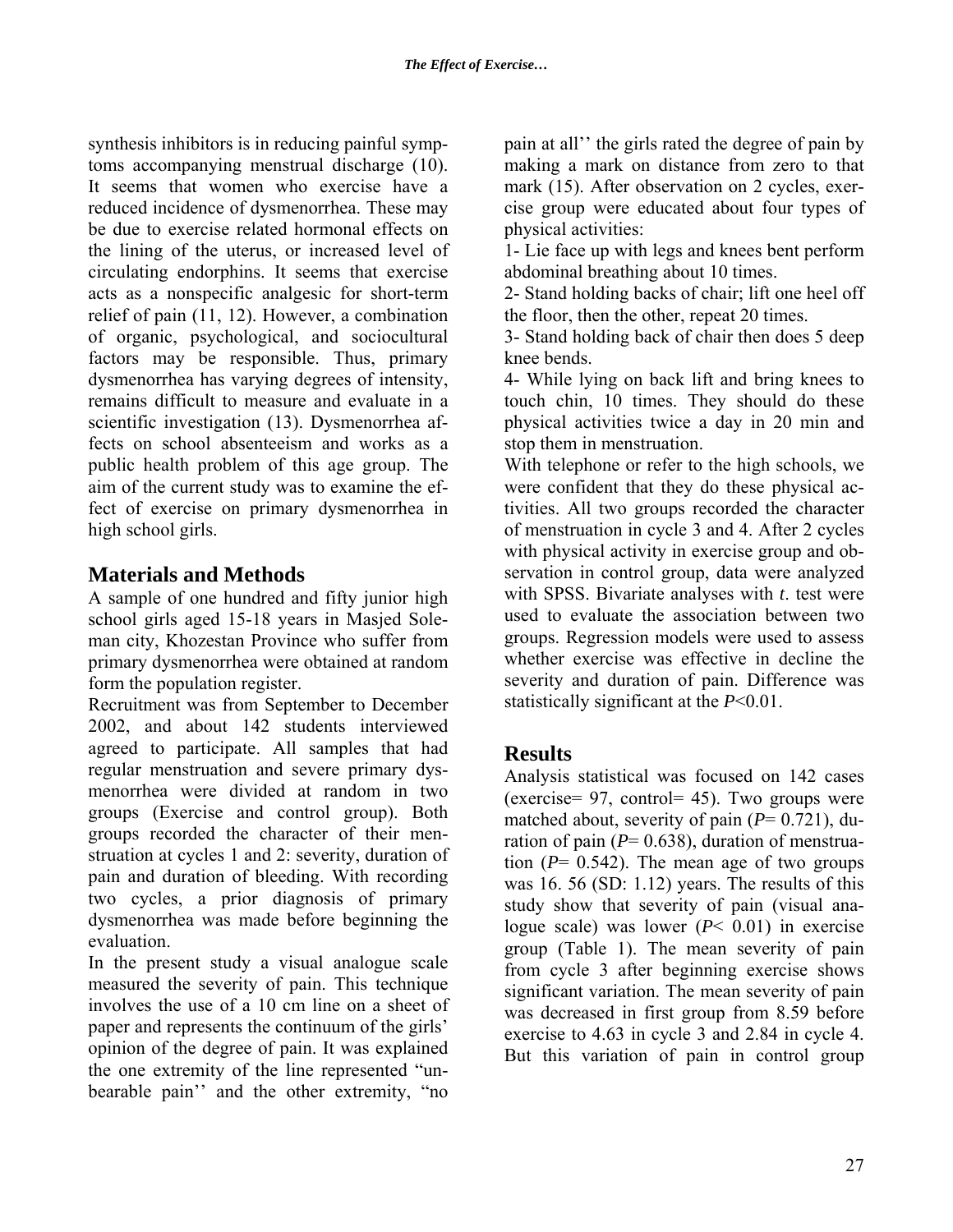was not significant. Other results show that in the end of forth cycle, students reported their pain: 10% (n=10) no pain, 40% (n=39) mild,  $44\%$ (n= 43) moderate,  $3\%$ (n= 3) severe and  $2\%$ (n=2) very severe. All these five people were guided for other investigation and treatment.

For showing decrease the severity of pain we used the simple linear regression model in 2 groups (Severity= 2.806+6.134, SE= 0.326).

The result indicated that the mean of the duration pain decreases from 7.15 before exercise to 4.22 in the third period and 2.23 in the forth period after exercise group (*P*<0.01) but not significant in control group (Table 2). On the other hand, for investigation the effect of exercise on duration of pain we used Kaplan-Miler figure. The Fig.1 shows that the survival pain in exercise group is less in controls. On the other hand the duration of pain in 60 % of exercises was 4 h while in control was 6 h in cycle 3. Fig. 2 displays this variation is survived pain between exercise and control group in cycle four.

There was a significant correlation (*P*<0.01) between the severity of dysmenorrhea and the duration of menstruation flow. The severity of dysmenorrhea decreased with decreasing duration of menstruation. In this study, our results showed that the mean duration of bleeding in

exercise group decreased from 6.56 day (SD= 0.851) to 5.88 (SD=  $0.60$ ) in the forth period. Fig. 3 shows these changes in duration of bleeding. There was a significant correlation (*P*<0.01) between the severity of dysmenorrhea and the duration of menstruation discharge. The severity of dysmenorrhea decreased with decreasing duration of menstruation.

**Table 1:** The severity of dysmenorrhea in the exercise and control groups during the forth period

| <b>Group Severity</b><br>Cycle | <b>Exercise</b> |      | Control |       |
|--------------------------------|-----------------|------|---------|-------|
|                                | Mean            | SD   | Mean    | SD    |
| Mean Cycle 1, 2                | 8.59            | 1.21 | 884     | 0.893 |
| Cycle 3                        | 4.63            | 2.22 | 9       | 1.02  |
| Cycle 4                        | 2.84            | 2.18 | 9       | 1 02  |

**Table 2:** The variation of the duration of pain in the exercise and control groups during the cycles

| <b>Group Duration</b><br>Cycle | <b>Exercise</b> |      | <b>Control</b> |          |
|--------------------------------|-----------------|------|----------------|----------|
|                                | Mean            | + SD | Mean           | $\pm$ SD |
| Cycle $1, 2$                   | 7.15            | 141  | 6.60           | 1.44     |
| Cycle 3                        | 4.32            | 2.52 | 6.82           | 2.60     |
| vcle 4                         | 2.23            | 193  | 6.87           | 2.56     |



**Fig.1:** Comparison of persistent pain time in third period menstruation (hours)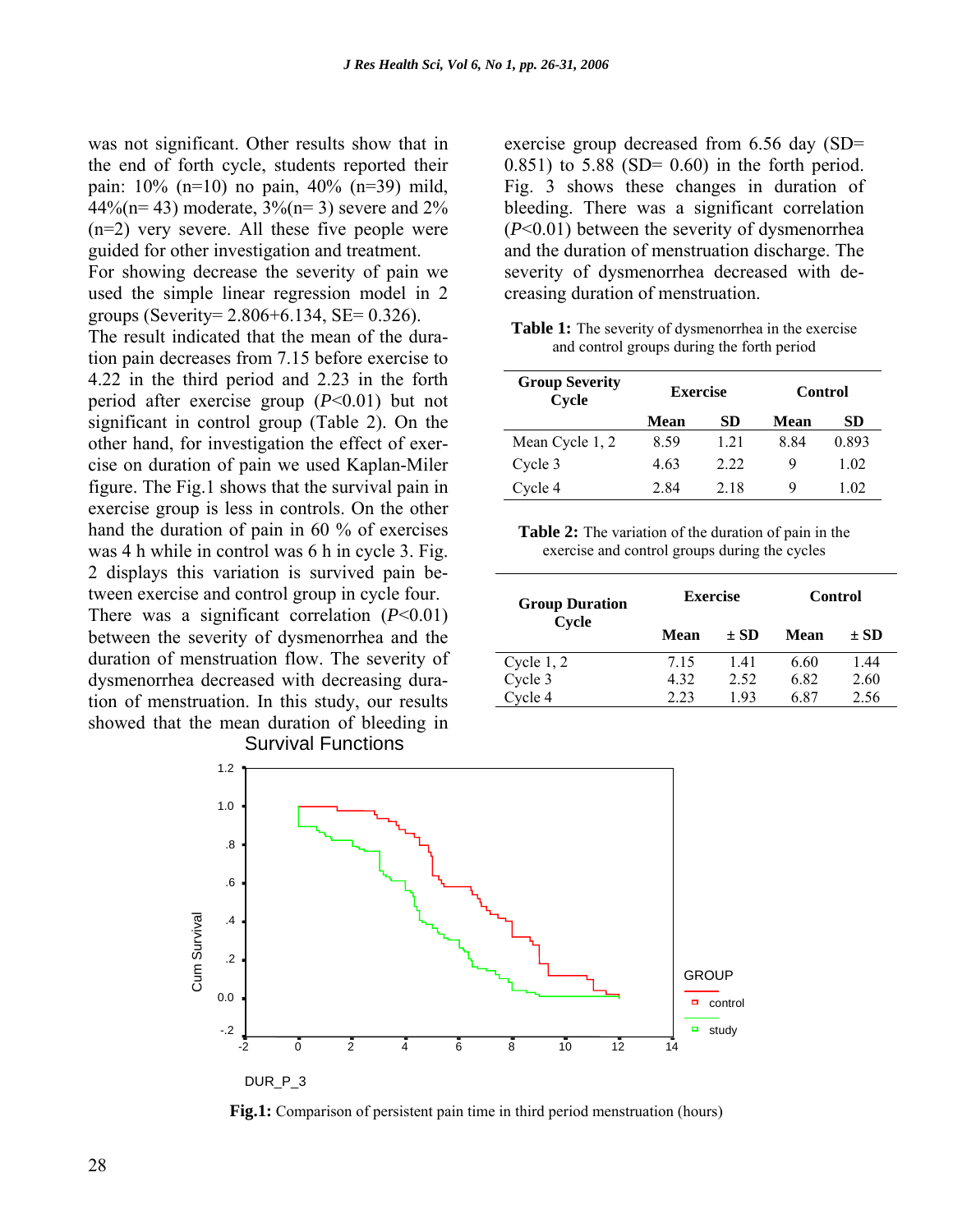#### *The Effect of Exercise…*



**Fig. 2:** Comparison of pain duration in third period of menstruation (hours)



**Fig. 3:** Changes of bleeding in the exercise and control groups during the menstrual cycles

#### **Discussion**

For almost half a century, exercise has been thought that relief or even cures primary dysmenorrhea and in the last 15 to 20 years, researches for the link between physical activity and menstrual disorders have increased significantly. However, the scientific literature on the effect shows controversies (14, 15). Decline in the severity of symptoms after 12-week aerobic training program was shown (14). Another report showed diminished dysmenorrhea in junior

high school girls (7). Similarly, women who train regularly have been found to report fewer symptoms than women who exercise occasionally (16).

Golub et al (13) studied the effectiveness of the exercise on the frequency of premenstrual difficulties and dysmenorrhea among high school girls over a 3-year period, at the end of which, 39% of the exercise group suffered from dysmenorrhea compared with 61% of the control group (*P*<0.05).The investigators, however, did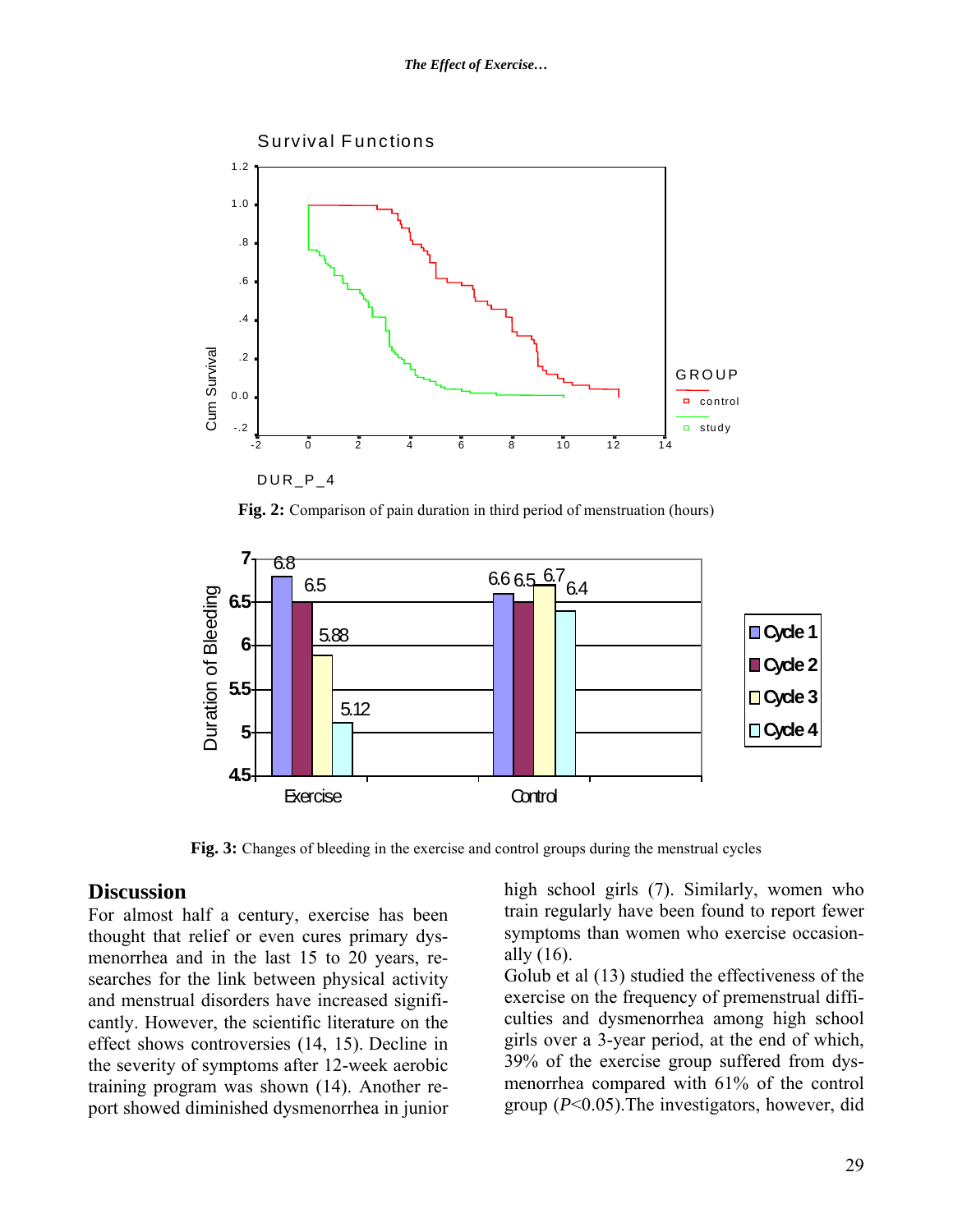not differentiate between primary and secondary dysmenorrhea. Prior to enrollment, the subjects were also informed that special exercise was effective in preventing and relieving menstrual discomfort and it was important to perform that exercise daily.

Izzo and Labriola showed that dysmenorrhea was less prevalent in athletes who had begun their sports activities prior to menarche, and that there was improvement in symptoms after initiation of exercise, and athletes participating in more intense sports activities had less severe menstrual symptoms(16).

An interesting element of the relationship between exercise and dysmenorrhea is the involvement of stress. A number of studies have showed a correlation between life stress and gynecological with premenstrual syndrome (3). Exercise is widely accepted as a mean of moderating stress and biochemical changes in the immune system. A mechanism by which exercise may improve the symptoms of dysmenorrhea (reducing stress) has been articulated by Gannon (12). Menstrual pain probably stems from increased contraction of the uterine muscle, which is innervated by the sympathetic nervous system. Stress tends to enhance sympathetic activity, and may therefore increase menstrual pain by exacerbating uterine contraction. By relieving stress, exercise may decrease this sympathetic activity, thereby alleviating symptoms. In fact, exercise is known to cause the release of endorphins, substances produced by the brain that raise the pain threshold (14).

Izzo and Labriola (16) have suggested improved metabolism of blood flow at the pelvic level, which occurs during exercise, might influence dysmenorrhea. Our results showed that the severity of dysmenorrhea decreased with decreasing duration and amount of menstruation and duration pain. At the end, with attention to the positive effect of exercise on dysmenorrhea, as a significant problem for high school girls, that causes absence from school and work, we recommend regular exercise as a

helpful means in this age group. On the other hand we can do exercise in every place that do not need to any cost.

### **Acknowledgments**

We would like to thank our students for their collaboration in this study, and we are also most grateful to Dr Abdolrahman Aasekh for statistical analysis.

### **References**

- 1. Tan K, Wan L. A prevalence study of dysmenorrhea in female residents aged 15-54 y clement. *Ann Aced Med*. 1992; **21:** 323-27.
- 2. Wilson C, Emnand J, Mansfield C. The relationship of calculated percent body fat, sports participation, age and place of residence on menstrual patterns. *Adolesc Health Care J*. 1985; **5:** 248-53.
- 3. Metheny W, Smith R. The relationship among exercise, stress, and primary dysmenorrhea*. Behave J Med*.1989; **12:** 569-86.
- 4. Warren MP*. Sport Gynecology: Problems and care of the athletic female*. Cambridge, Blackwell Science; 1998:pp.113-65.
- 5. Sacala M. *Obstetric and gynecology*.2nd ed. Philadelphia, Lippincott Williams; 2000: pp. 85-92.
- 6. Knish. R. *Dysmenorrhea: A historical prospective, premenstrual syndrome and Dysmenorrhea*. Baltimore, Urban and schwarzenberg; 1985: pp. 79-85.
- 7. Greer A. *Text book of obstetric and gynecology*. 1st ed. Mosby, Edinburg. M. Sby; 2001: pp. 94-106.
- 8. Anonymous B. *Premenstrual syndrome and dysmenorrhea*. Baltimore: Urban and schwarzenbery; 1985: pp. 31-37.
- 9. Decherney A, Cammphell S. *Current review of obstetric and gynecology*. Philadelphia, current science. Ltd; 1995: pp.145-67.
- 10. Chan W, Dawood M, Fuchs F. Prostaglandins in primary dysmenorrhea*:* Comparison of prophylactic and no prophylactic treatment with ibuprofen and use of oral contraceptive. *Am J Med*. 1981; **70:** 535-41.
- 11. Bonen A, Keizer H. Athletic menstrual cycle irregularity endocrine response to exercise